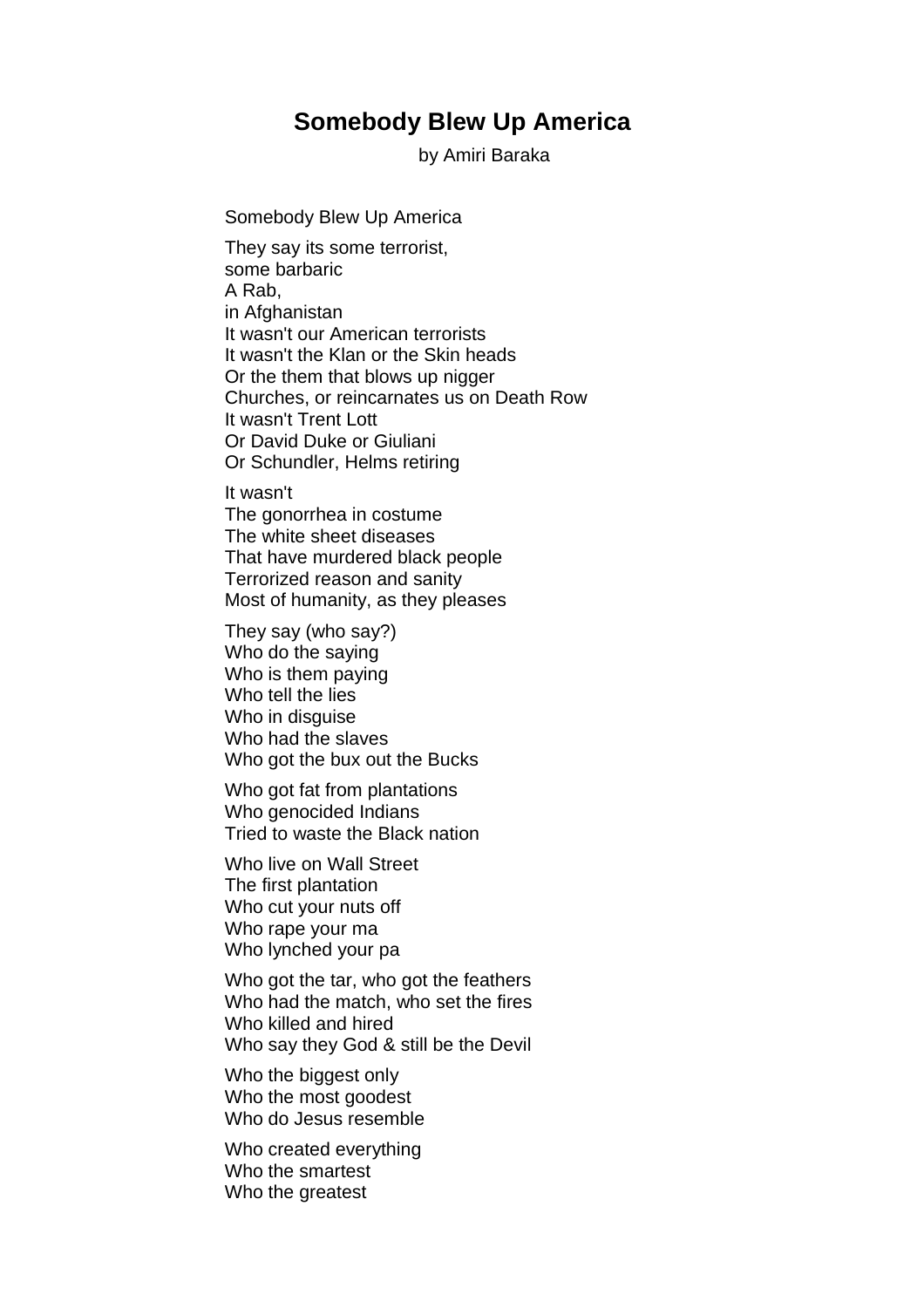Who the richest Who say you ugly and they the goodlookingest

Who define art Who define science

Who made the bombs Who made the guns

Who bought the slaves, who sold them

Who called you them names Who say Dahmer wasn't insane

Who? Who? Who?

Who stole Puerto Rico Who stole the Indies, the Philipines, Manhattan Australia & The Hebrides Who forced opium on the Chinese

Who own them buildings Who got the money Who think you funny Who locked you up Who own the papers

Who owned the slave ship Who run the army

Who the fake president Who the ruler Who the banker

Who? Who? Who?

Who own the mine Who twist your mind Who got bread Who need peace Who you think need war

Who own the oil Who do no toil Who own the soil Who is not a nigger Who is so great ain't nobody bigger

Who own this city

Who own the air Who own the water

Who own your crib Who rob and steal and cheat and murder and make lies the truth Who call you uncouth

Who live in the biggest house Who do the biggest crime Who go on vacation anytime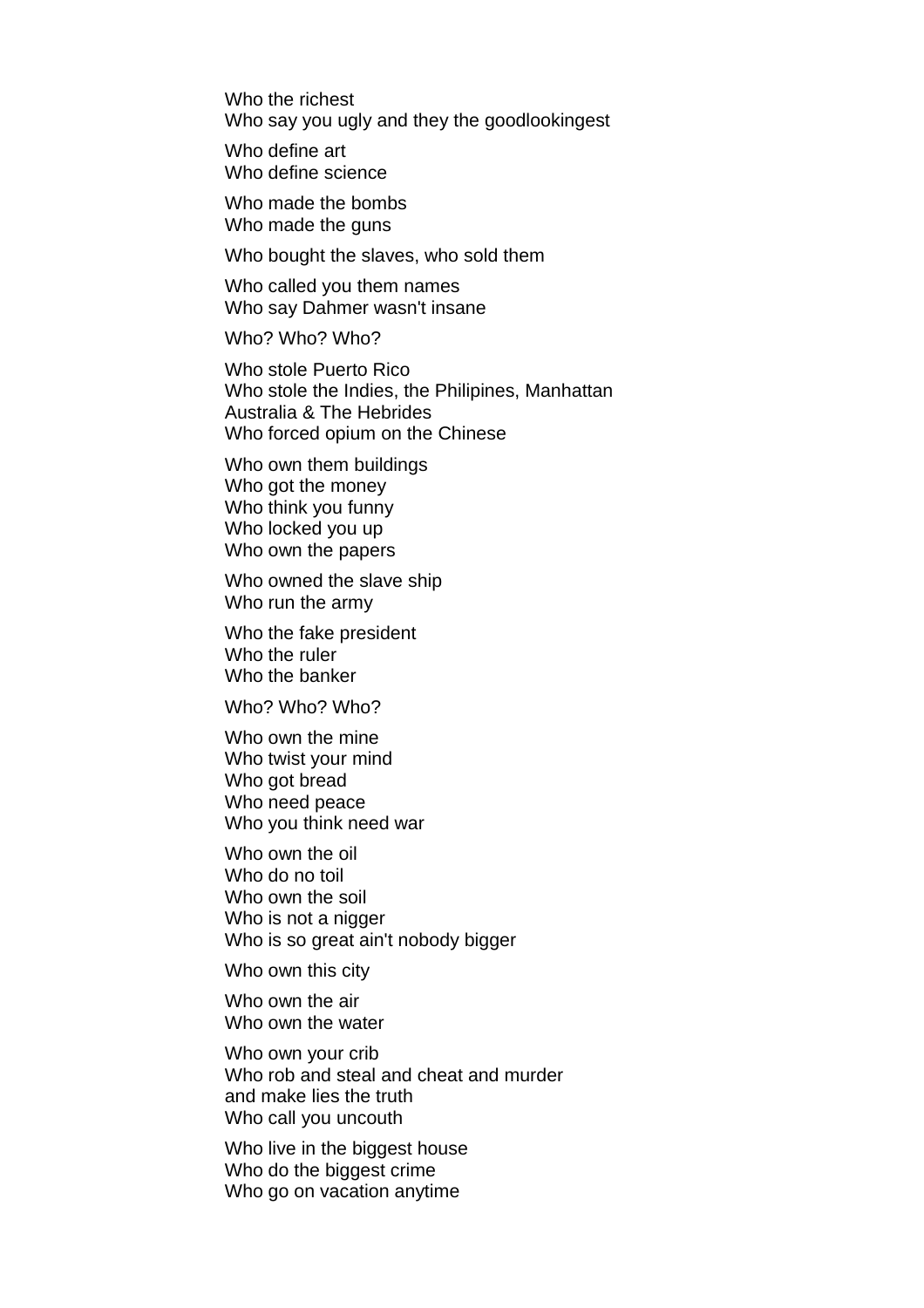Who killed the most niggers Who killed the most Jews Who killed the most Italians Who killed the most Irish Who killed the most Africans Who killed the most Japanese Who killed the most Latinos

Who? Who? Who?

Who own the ocean

Who own the airplanes Who own the malls Who own television Who own radio

Who own what ain't even known to be owned Who own the owners that ain't the real owners

Who own the suburbs Who suck the cities Who make the laws

Who made Bush president Who believe the confederate flag need to be flying Who talk about democracy and be lying

Who the Beast in Revelations Who 666 Who know who decide Jesus get crucified

Who the Devil on the real side Who got rich from Armenian genocide

Who the biggest terrorist Who change the bible Who killed the most people Who do the most evil Who don't worry about survival

Who have the colonies Who stole the most land Who rule the world Who say they good but only do evil Who the biggest executioner

Who? Who? Who?

Who own the oil Who want more oil Who told you what you think that later you find out a lie

Who? Who? Who?

Who found Bin Laden, maybe they Satan Who pay the CIA, Who knew the bomb was gonna blow Who know why the terrorists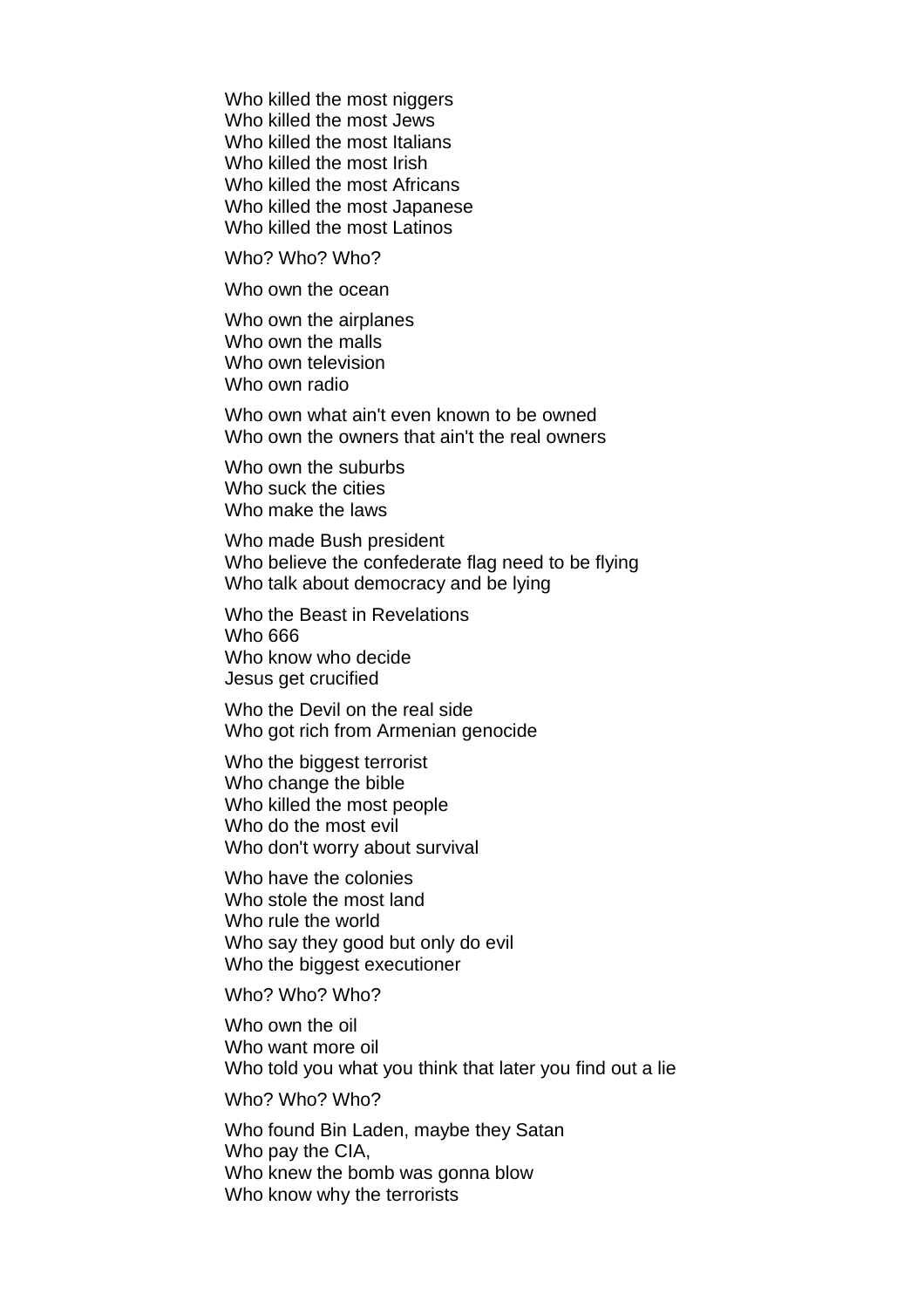Learned to fly in Florida, San Diego

Who know why Five Israelis was filming the explosion And cracking they sides at the notion

Who need fossil fuel when the sun ain't goin' nowhere

Who make the credit cards Who get the biggest tax cut Who walked out of the Conference Against Racism Who killed Malcolm, Kennedy & his Brother Who killed Dr King, Who would want such a thing? Are they linked to the murder of Lincoln?

Who invaded Grenada Who made money from apartheid Who keep the Irish a colony Who overthrow Chile and Nicaragua later

Who killed David Sibeko, Chris Hani, the same ones who killed Biko, Cabral, Neruda, Allende, Che Guevara, Sandino,

Who killed Kabila, the ones who wasted Lumumba, Mondlane, Betty Shabazz, Die, Princess Di, Ralph Featherstone, Little Bobby

Who locked up Mandela, Dhoruba, Geronimo, Assata, Mumia, Garvey, Dashiell Hammett, Alphaeus Hutton

Who killed Huey Newton, Fred Hampton, Medgar Evers, Mikey Smith, Walter Rodney, Was it the ones who tried to poison Fidel Who tried to keep the Vietnamese Oppressed

Who put a price on Lenin's head

Who put the Jews in ovens. and who helped them do it Who said "America First" and ok'd the yellow stars

Who killed Rosa Luxembourg, Liebneckt Who murdered the Rosenbergs And all the good people iced, tortured, assassinated, vanished

Who got rich from Algeria, Libya, Haiti, Iran, Iraq, Saudi, Kuwait, Lebanon, Syria, Egypt, Jordan, Palestine,

Who cut off peoples hands in the Congo Who invented Aids Who put the germs In the Indians' blankets Who thought up "The Trail of Tears"

Who blew up the Maine & started the Spanish American War